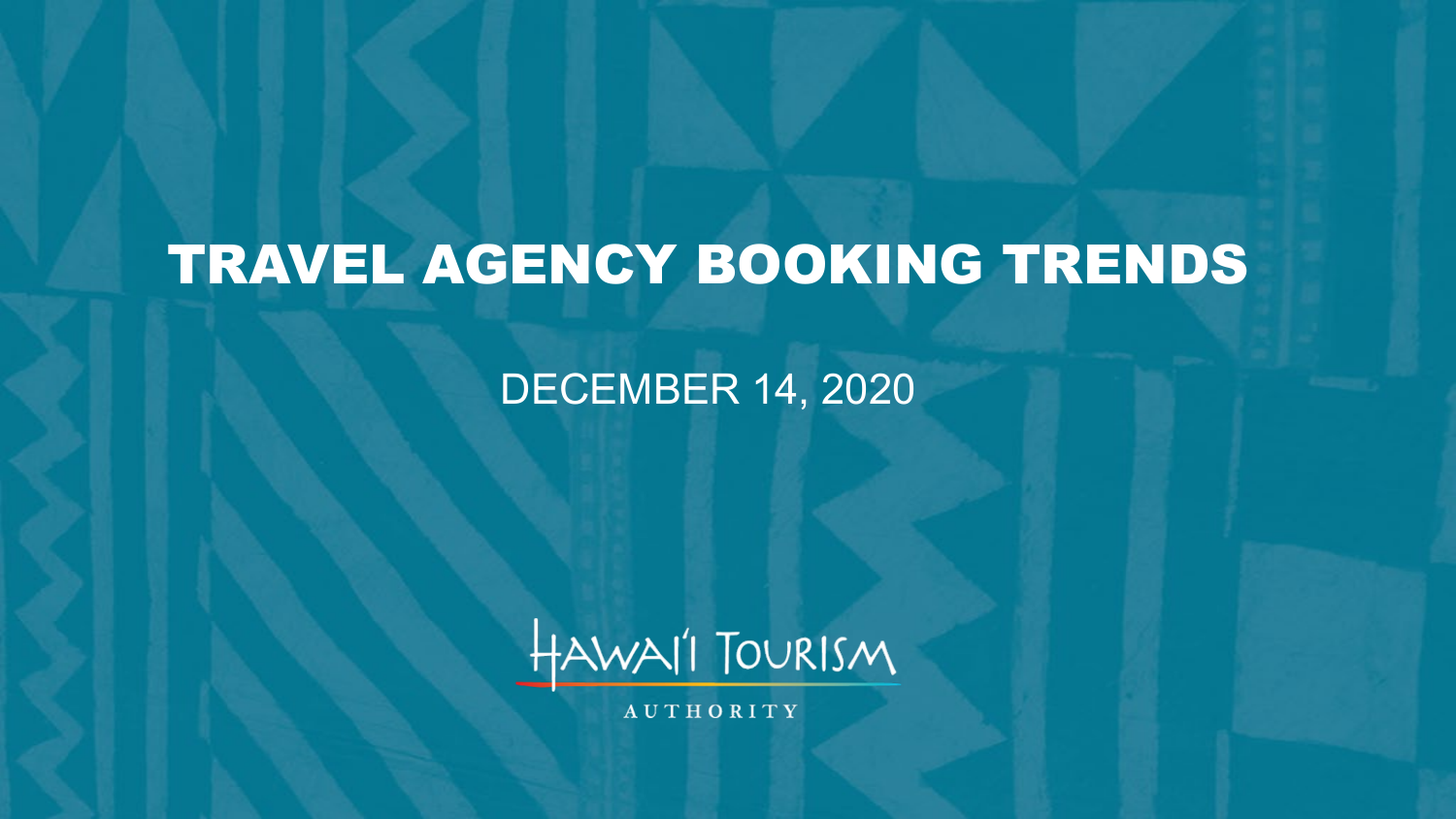## Global Agency Pro

- HTA subscribes to Global Agency Pro, an online travel distribution system consisting of Travel Agency data
- Global Agency Pro provides access to over 90% of the world's Travel Agency airline transactions
- The database consists of five years of historical ticketing data and one year of advance purchase data
- The information is updated daily with a recency of two days prior to current date

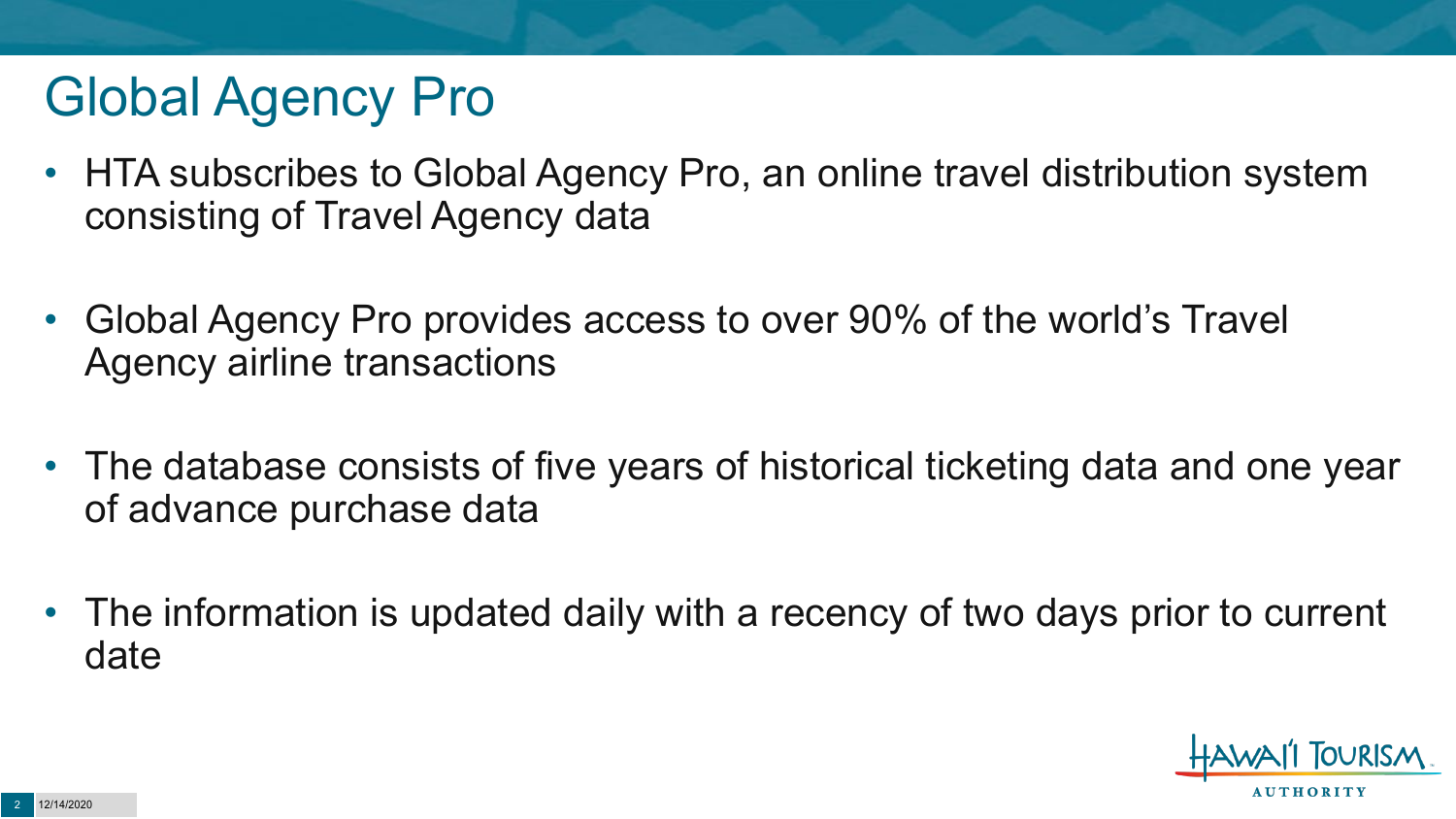## Global Agency Pro Index

#### • Bookings

- Net sum of the number of visitors (i.e., excluding Hawai'i residents and inter-island travelers) from Sales transactions counted, including Exchanges and Refunds.
- Booking Date
- The date on which the ticket was purchased by the passenger. Also known as the Sales Date

#### • Travel Date

– The date on which travel is expected to take place.

#### • Point of Origin Country

– The country which contains the airport at which the ticket started

#### • Travel Agency

– Travel Agency associated with the ticket is doing business (DBA)

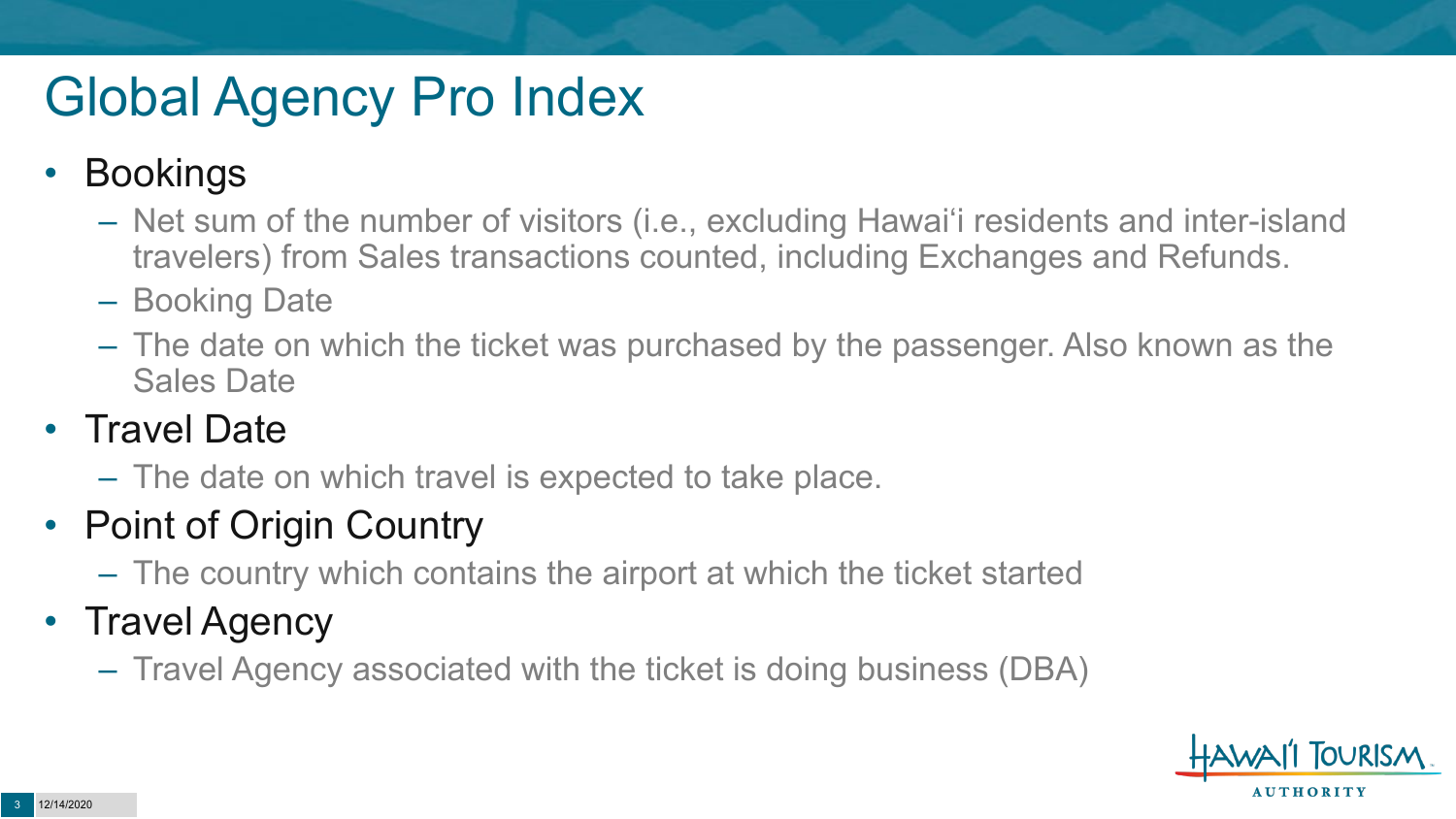US

Travel Agency Booking Pace for Future Arrivals, 2020 vs 2019 by Month

Travel Agency Booking Pace for Future Arrivals, 2021 vs 2020 by Quarter

**AUTHORITY** 



Source: Global Agency Pro as of 12/12/20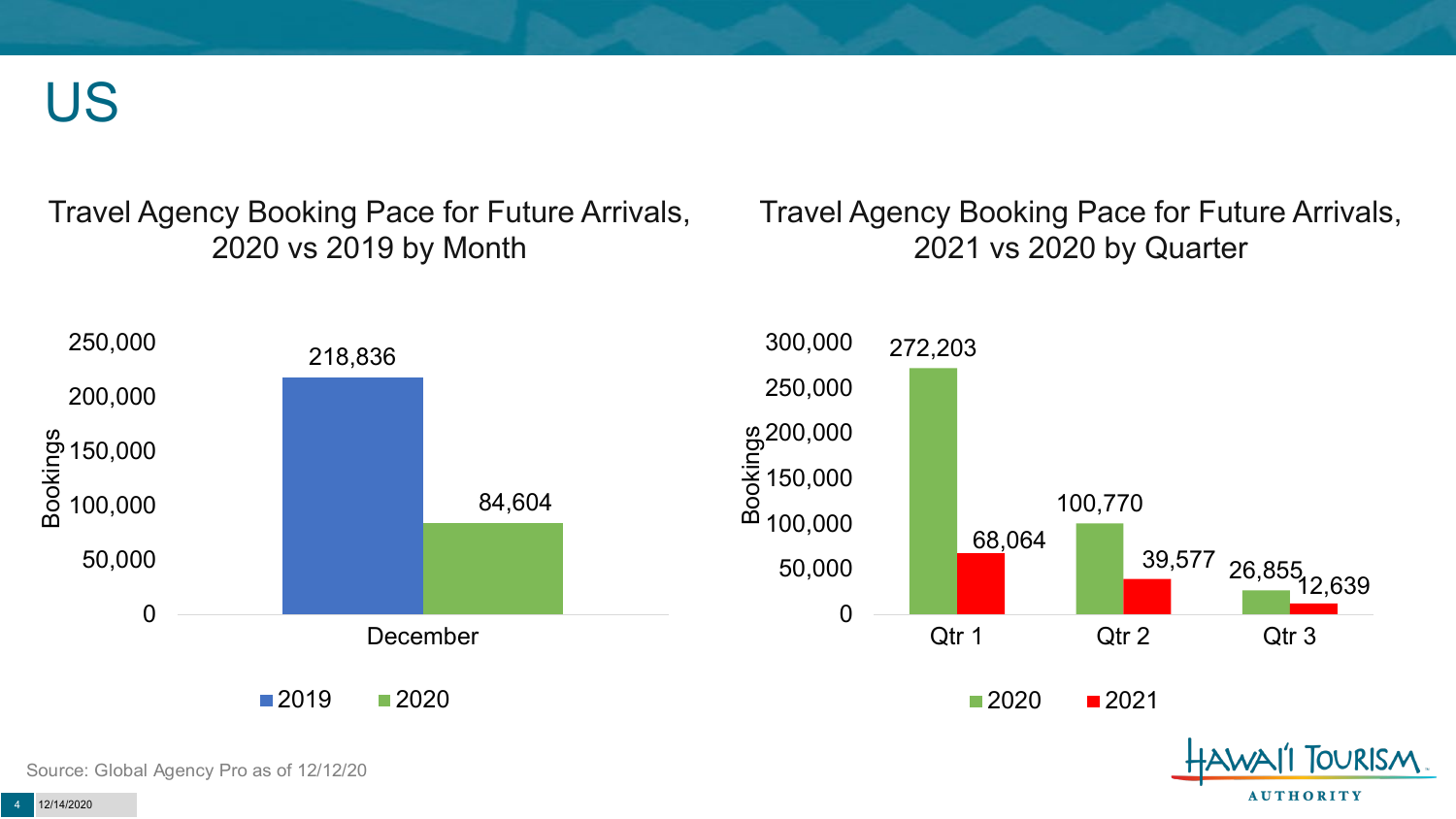

Travel Agency Booking Pace for Future Arrivals, 2020 vs 2019 by Month

Travel Agency Booking Pace for Future Arrivals, 2021 vs 2020 by Quarter



Source: Global Agency Pro as of 12/12/20

**AUTHORITY**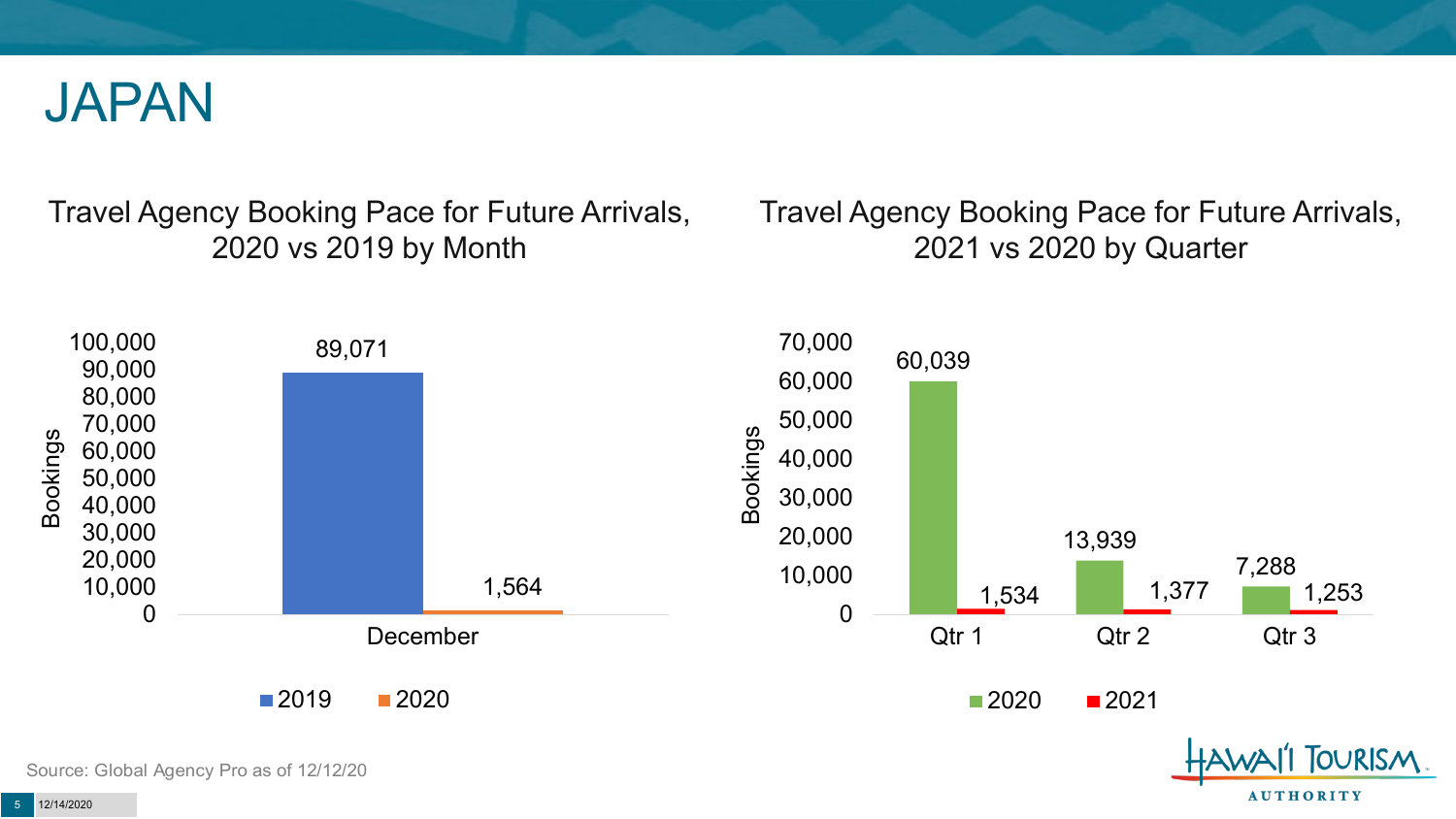#### CANADA

Travel Agency Booking Pace for Future Arrivals, 2020 vs 2019 by Month

Travel Agency Booking Pace for Future Arrivals, 2021 vs 2020 by Quarter

**AUTHORITY** 

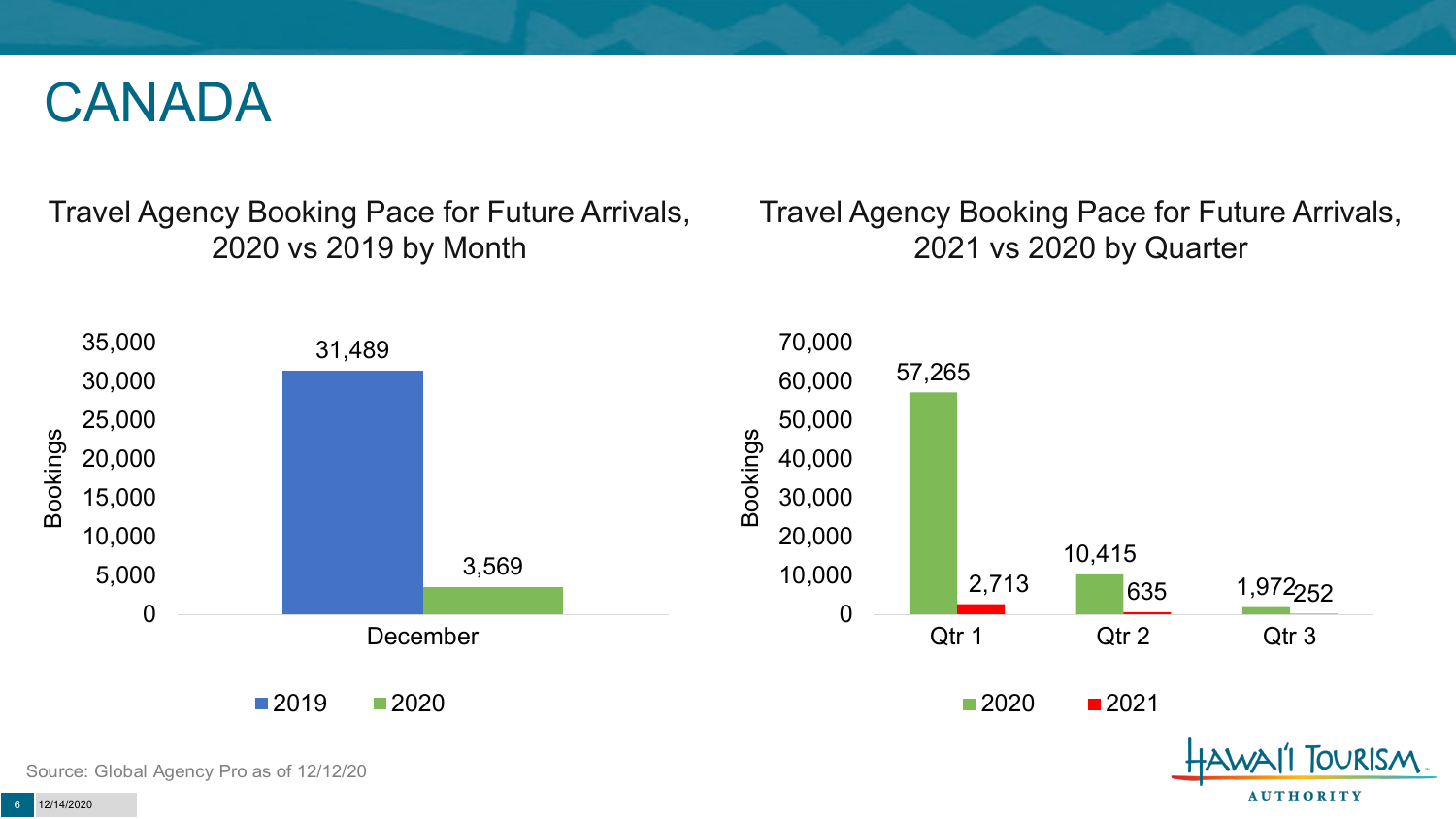#### AUSTRALIA

Travel Agency Booking Pace for Future Arrivals, 2020 vs 2019 by Month

Travel Agency Booking Pace for Future Arrivals, 2021 vs 2020 by Quarter

**AUTHORITY** 

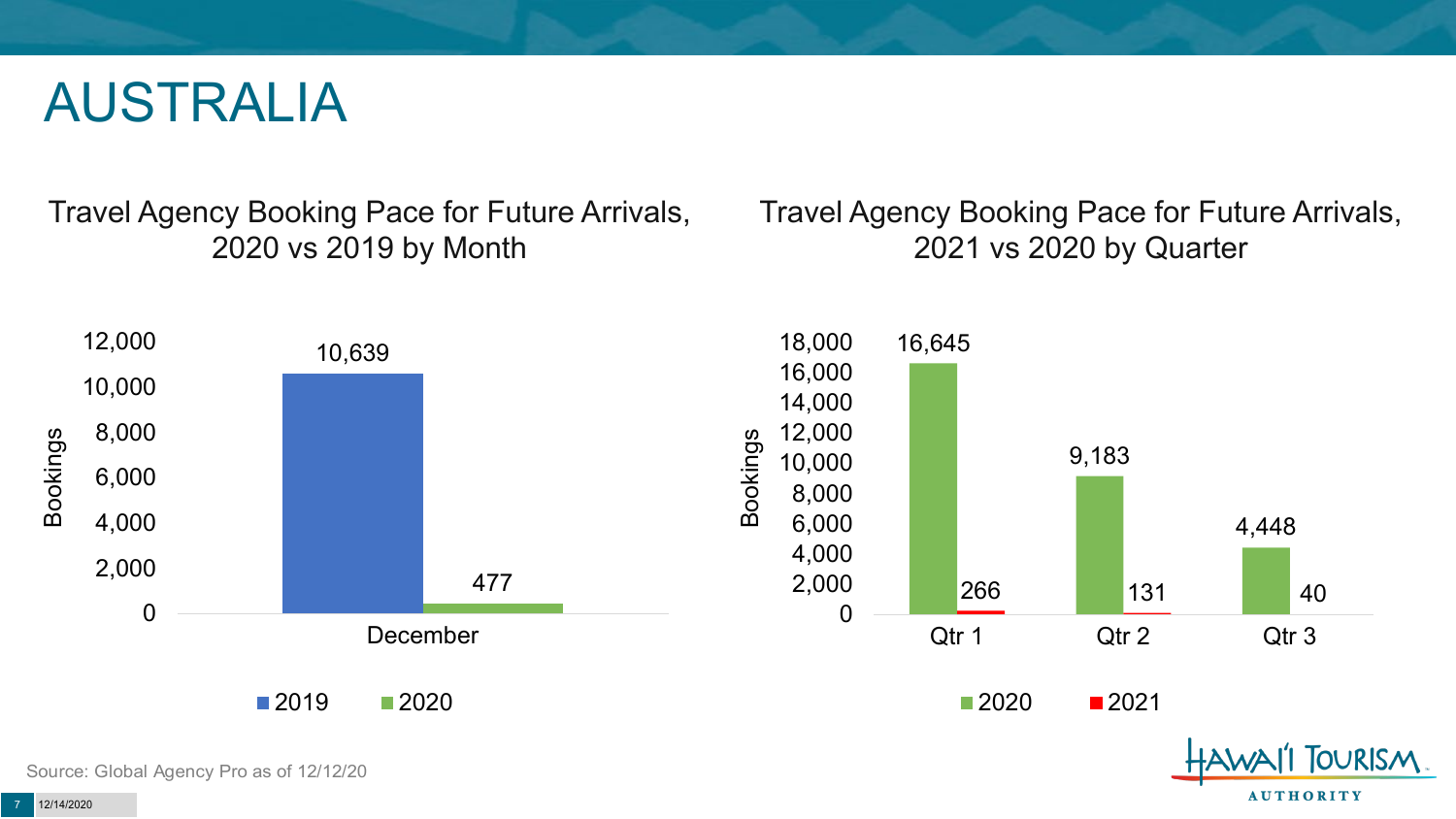## O'ahu by Month 2020

Travel Agency Booking Pace for Future Arrivals, 2020 vs 2019 - U.S.



#### Travel Agency Booking Pace for Future Arrivals, 2020 vs 2019 - Japan



Travel Agency Booking Pace for Future Arrivals, 2020 vs 2019 - Canada

Travel Agency Booking Pace for Future Arrivals, 2020 vs 2019 - Australia

December

■2019 ■2020

377

**TOURISM** 

**AUTHORITY** 

9,064



8 12/14/2020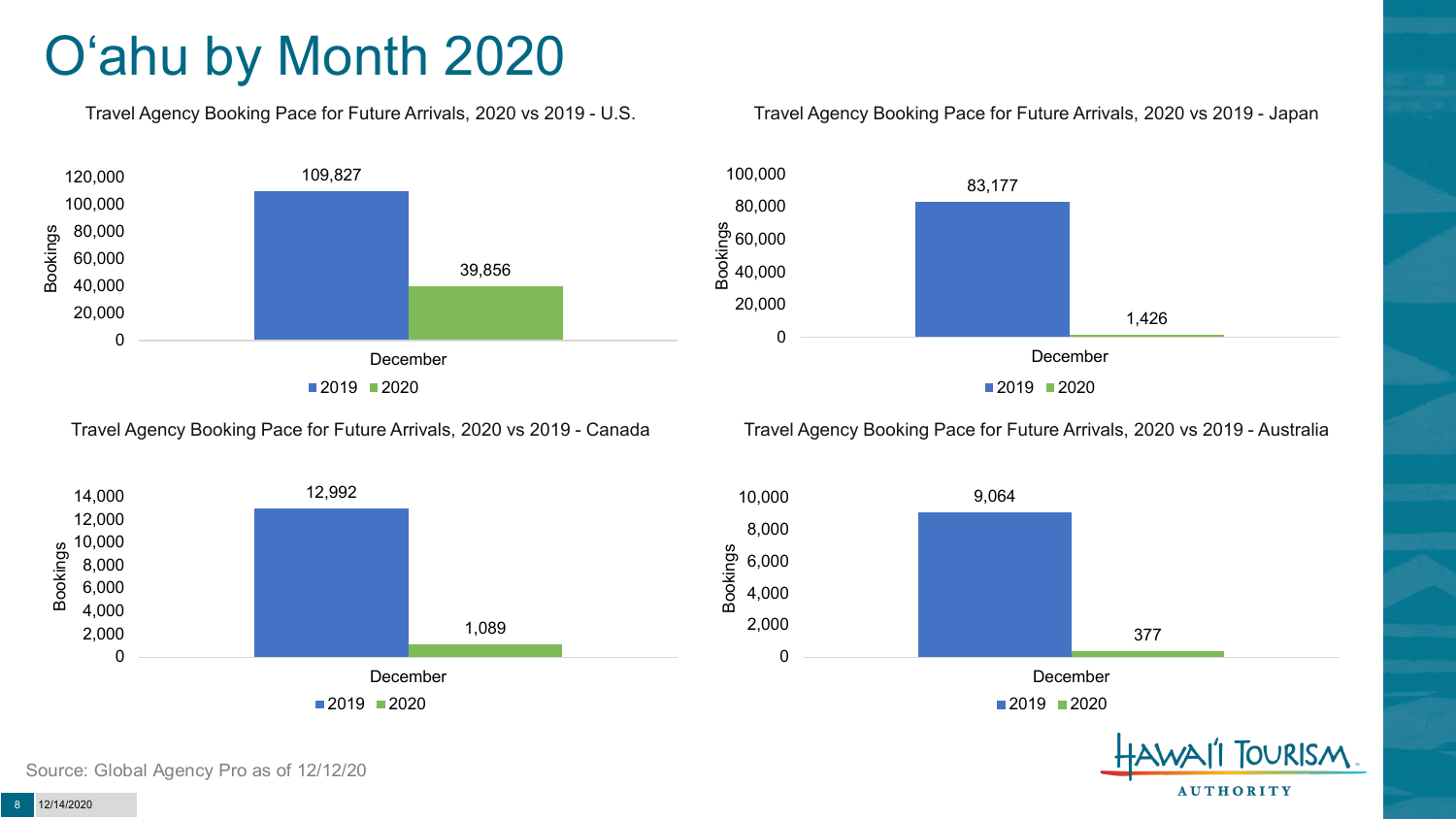### O'ahu by Quarter 2021

Travel Agency Booking Pace for Future Arrivals, 2021 vs 2020 - U.S.



Travel Agency Booking Pace for Future Arrivals, 2021 vs 2020 - Canada





Travel Agency Booking Pace for Future Arrivals, 2021 vs 2020 - Australia





**OURISM AUTHORITY** 

9 12/14/2020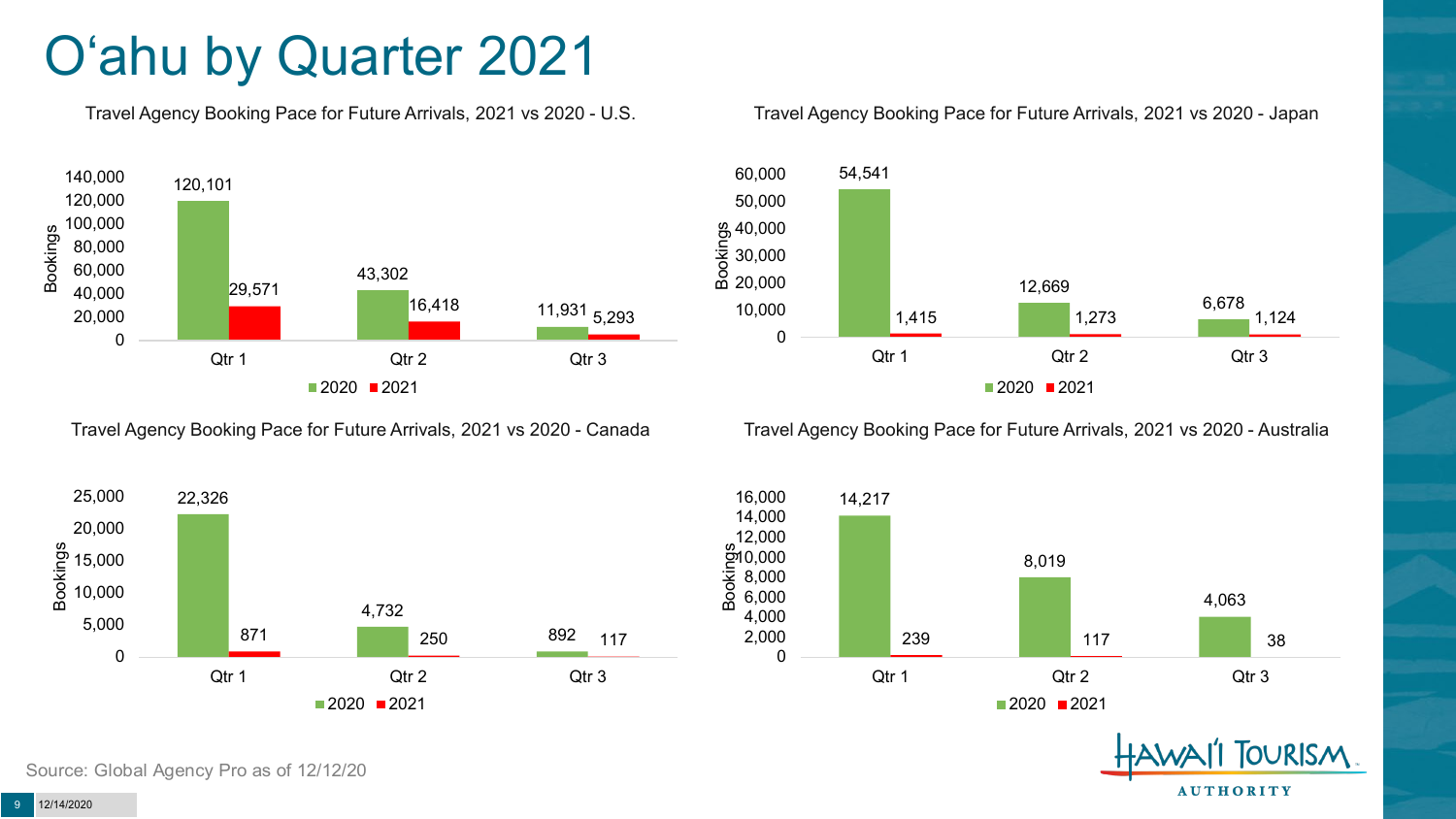### Maui by Month 2020

Travel Agency Booking Pace for Future Arrivals, 2020 vs 2019 - U.S.



Travel Agency Booking Pace for Future Arrivals, 2020 vs 2019 - Canada





Travel Agency Booking Pace for Future Arrivals, 2020 vs 2019 - Australia





**AUTHORITY** 

Source: Global Agency Pro as of 12/12/20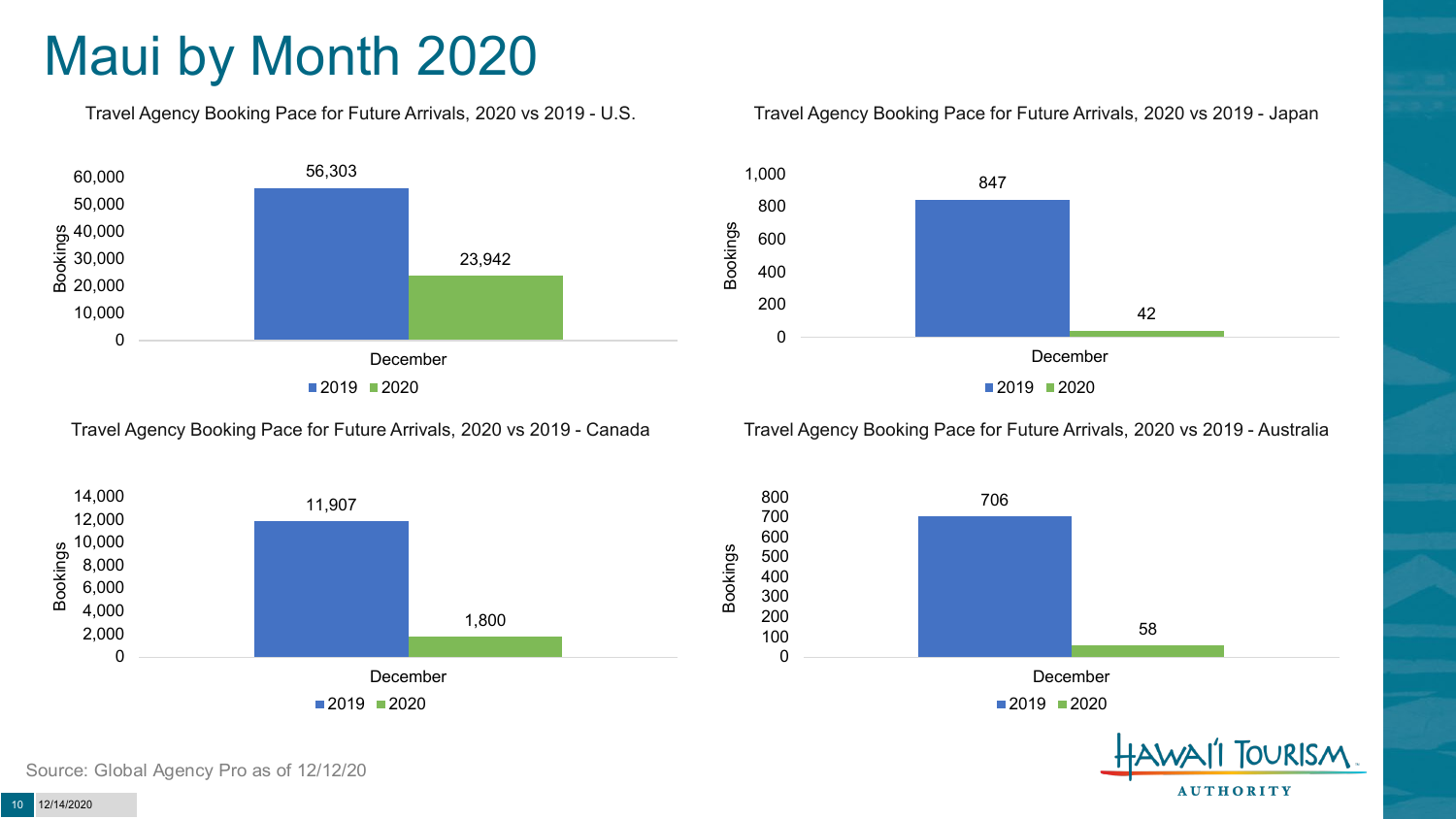#### Maui by Quarter 2021

Travel Agency Booking Pace for Future Arrivals, 2021 vs 2020 - U.S.



Travel Agency Booking Pace for Future Arrivals, 2021 vs 2020 - Canada





Travel Agency Booking Pace for Future Arrivals, 2021 vs 2020 - Australia





**TOURISM AUTHORITY**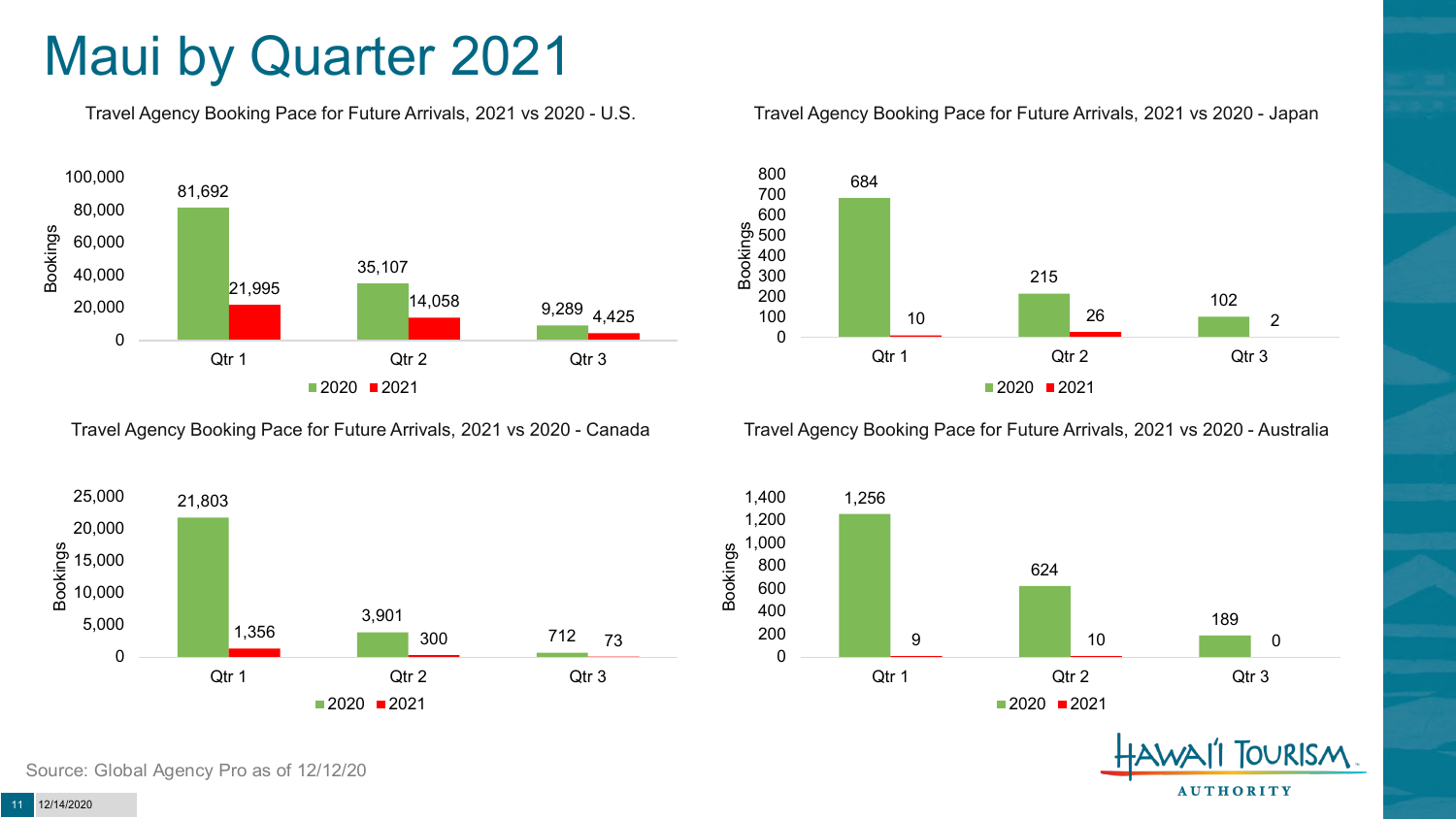## Moloka'i by Month 2020

Travel Agency Booking Pace for Future Arrivals, 2020 vs 2019 - U.S.



Travel Agency Booking Pace for Future Arrivals, 2020 vs 2019 - Canada





Travel Agency Booking Pace for Future Arrivals, 2020 vs 2019 - Australia

December

2



Source: Global Agency Pro as of 12/12/20

 $2019$  2020 **TOURISM** 

**AUTHORITY** 

 $\Omega$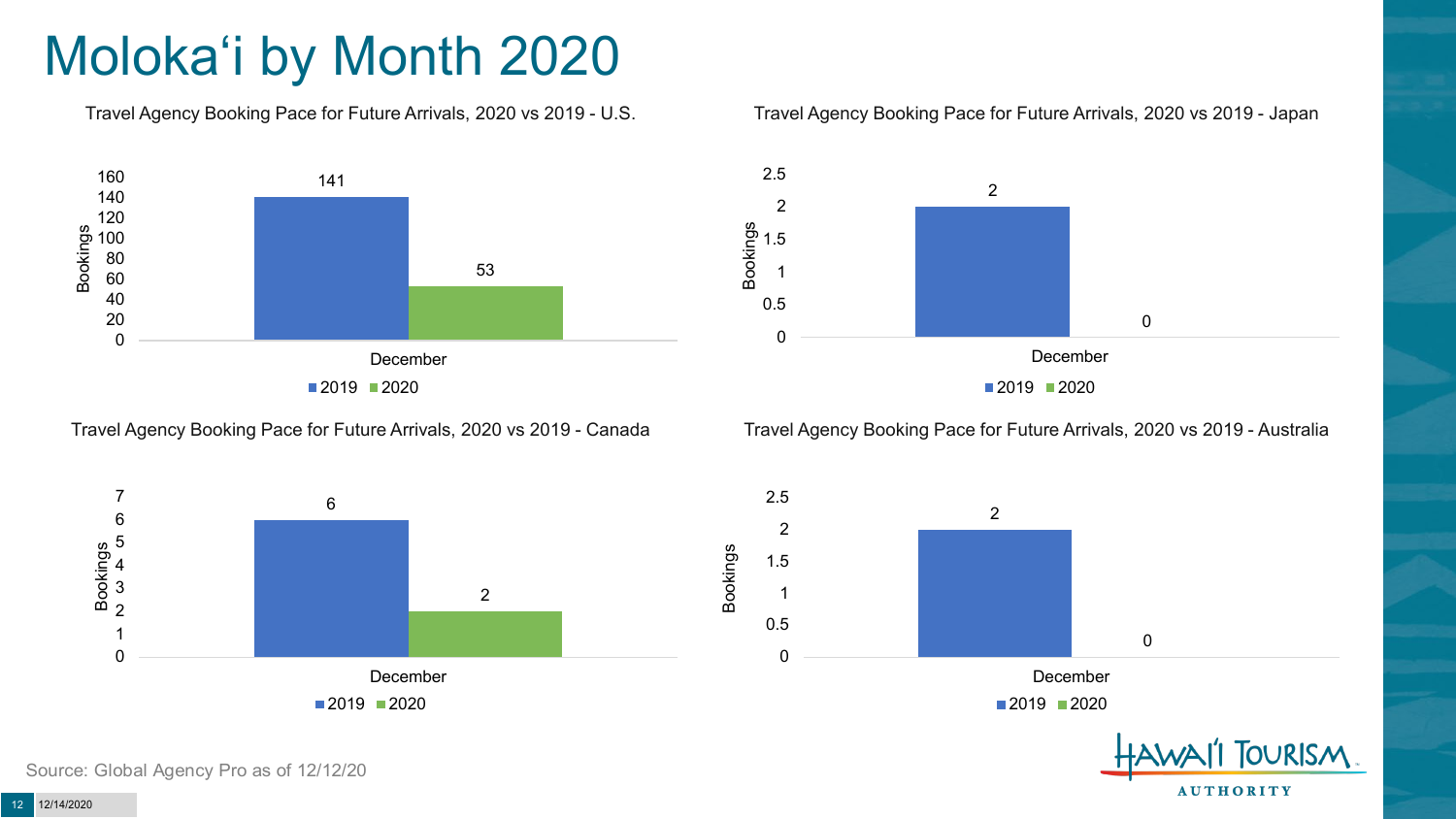## Moloka'i by Quarter 2021

Travel Agency Booking Pace for Future Arrivals, 2021 vs 2020 - U.S.



Travel Agency Booking Pace for Future Arrivals, 2021 vs 2020 - Canada



#### Travel Agency Booking Pace for Future Arrivals, 2021 vs 2020 - Japan



Travel Agency Booking Pace for Future Arrivals, 2021 vs 2020 - Australia





Source: Global Agency Pro as of 12/12/20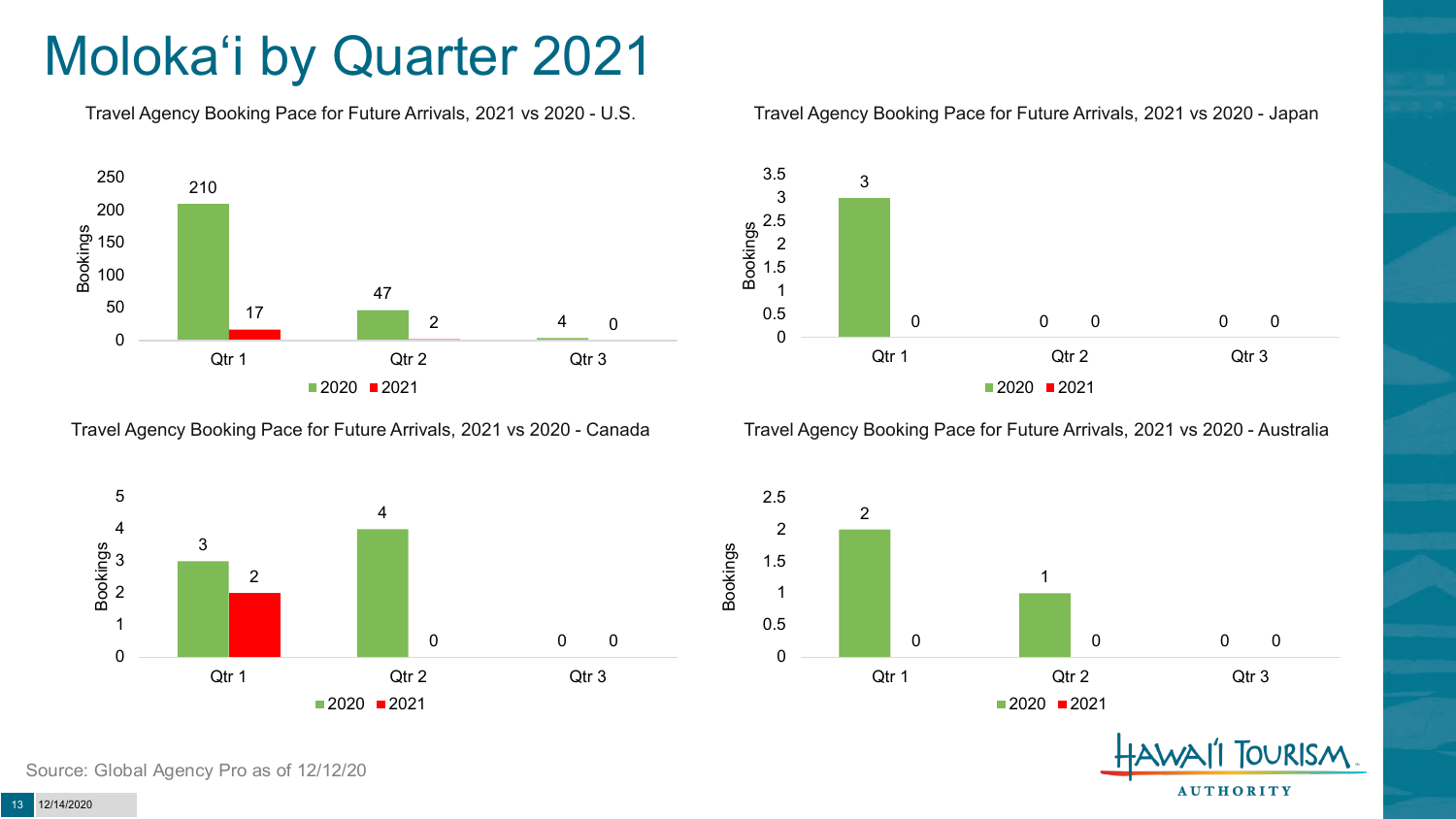## Lāna'i by Month 2020

Travel Agency Booking Pace for Future Arrivals, 2020 vs 2019 - U.S.



Travel Agency Booking Pace for Future Arrivals, 2020 vs 2019 - Canada

#### Travel Agency Booking Pace for Future Arrivals, 2020 vs 2019 - Japan



Travel Agency Booking Pace for Future Arrivals, 2020 vs 2019 - Australia

**AUTHORITY** 



Source: Global Agency Pro as of 12/12/20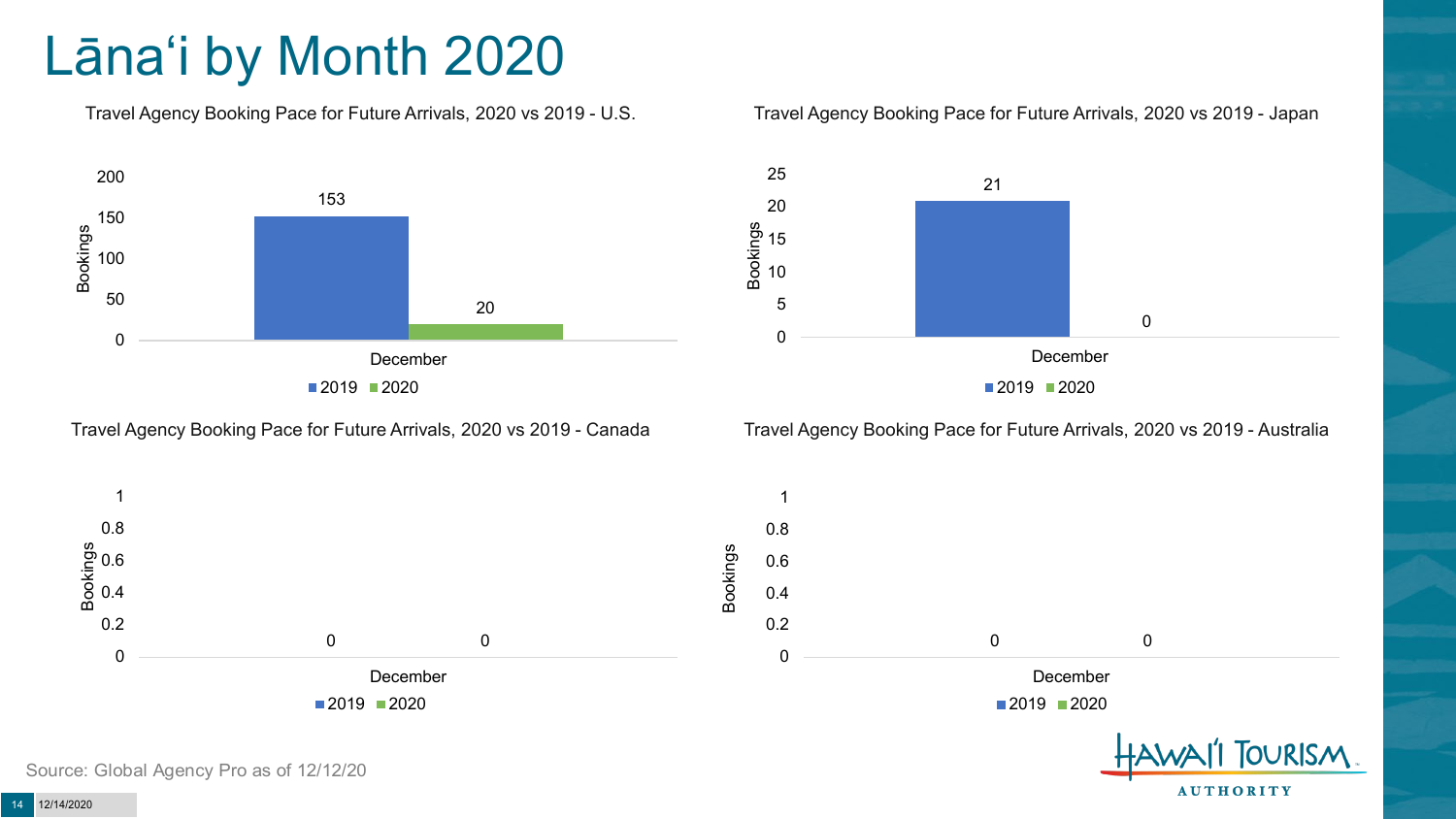#### Lāna'i by Quarter 2021

Travel Agency Booking Pace for Future Arrivals, 2021 vs 2020 - U.S.



Travel Agency Booking Pace for Future Arrivals, 2021 vs 2020 - Canada





Travel Agency Booking Pace for Future Arrivals, 2021 vs 2020 - Australia





Source: Global Agency Pro as of 12/12/20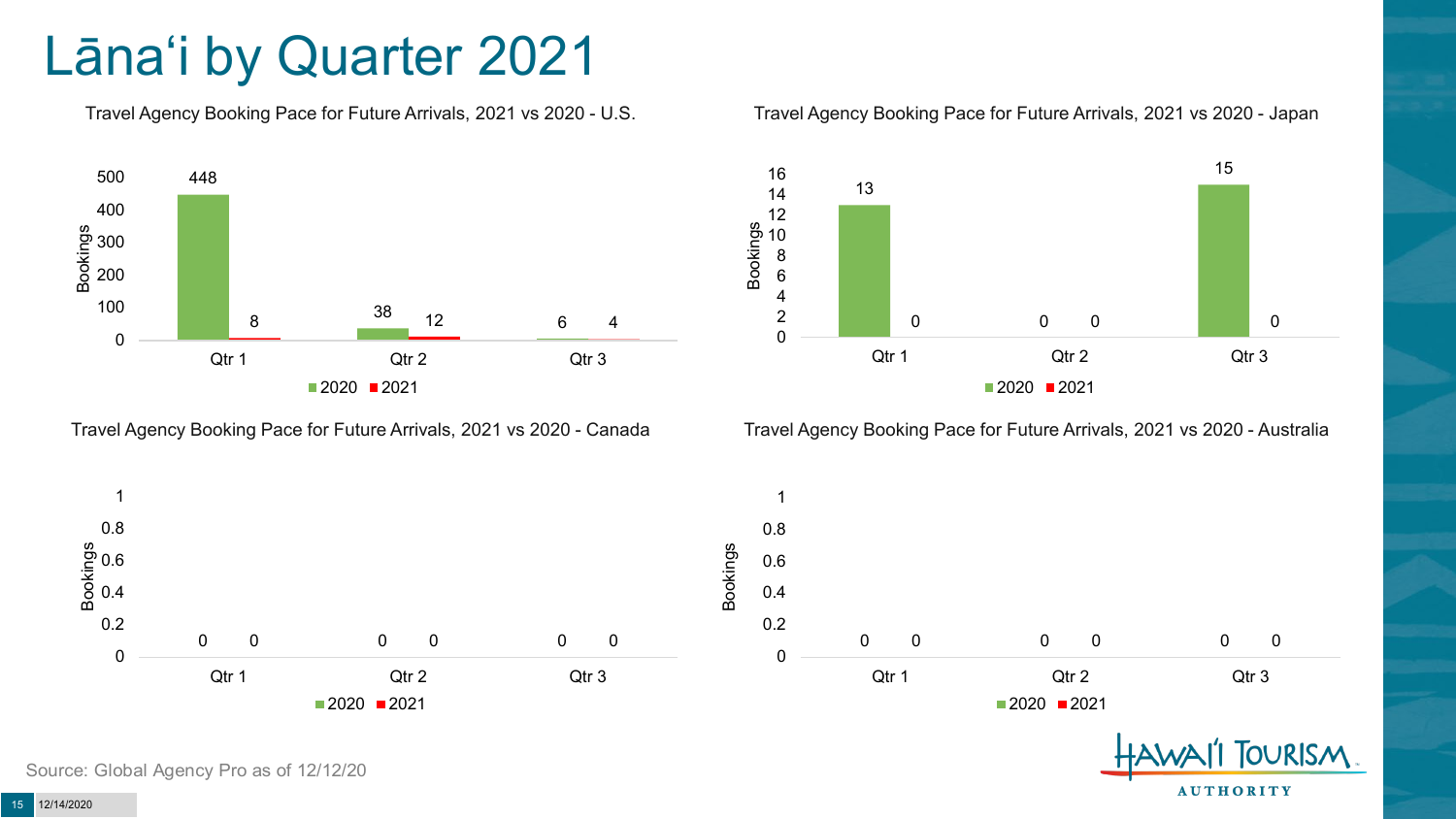## Kaua'i by Month 2020

Travel Agency Booking Pace for Future Arrivals, 2020 vs 2019 - U.S.



Travel Agency Booking Pace for Future Arrivals, 2020 vs 2019 - Japan



Travel Agency Booking Pace for Future Arrivals, 2020 vs 2019 - Canada

Travel Agency Booking Pace for Future Arrivals, 2020 vs 2019 - Australia





**AUTHORITY**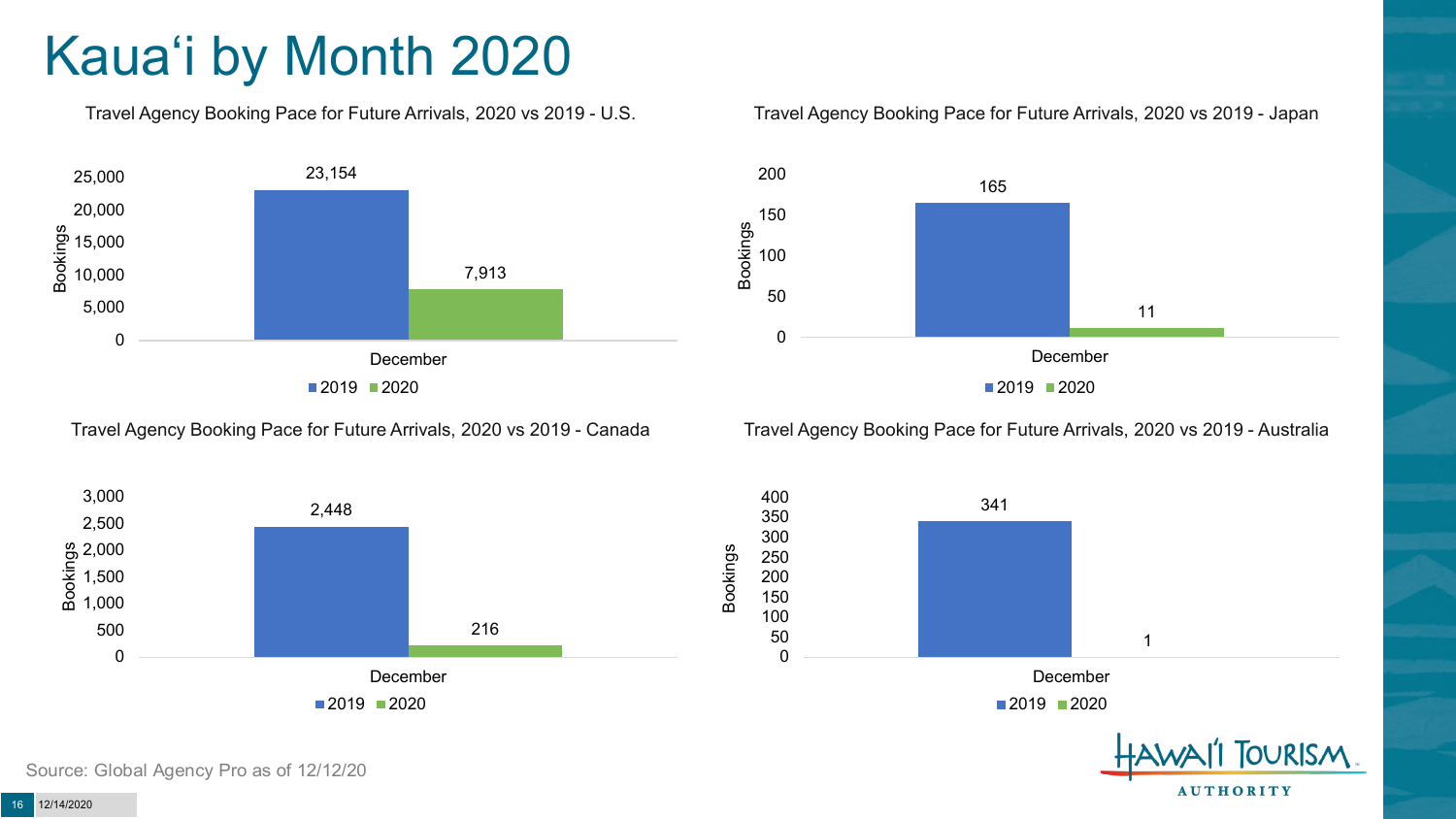## Kaua'i by Quarter 2021

Travel Agency Booking Pace for Future Arrivals, 2021 vs 2020 - U.S.



Travel Agency Booking Pace for Future Arrivals, 2021 vs 2020 - Canada

718

 $2020$  2021

168 51 178 40

Qtr 1 Qtr 2 Qtr 3



#### Travel Agency Booking Pace for Future Arrivals, 2021 vs 2020 - Japan



Travel Agency Booking Pace for Future Arrivals, 2021 vs 2020 - Australia





Source: Global Agency Pro as of 12/12/20

0

1,000 2,000 3,000  $\frac{6}{5}$  4,000<br> $\frac{1}{6}$  3,000<br>0 2,000

5,000 6,000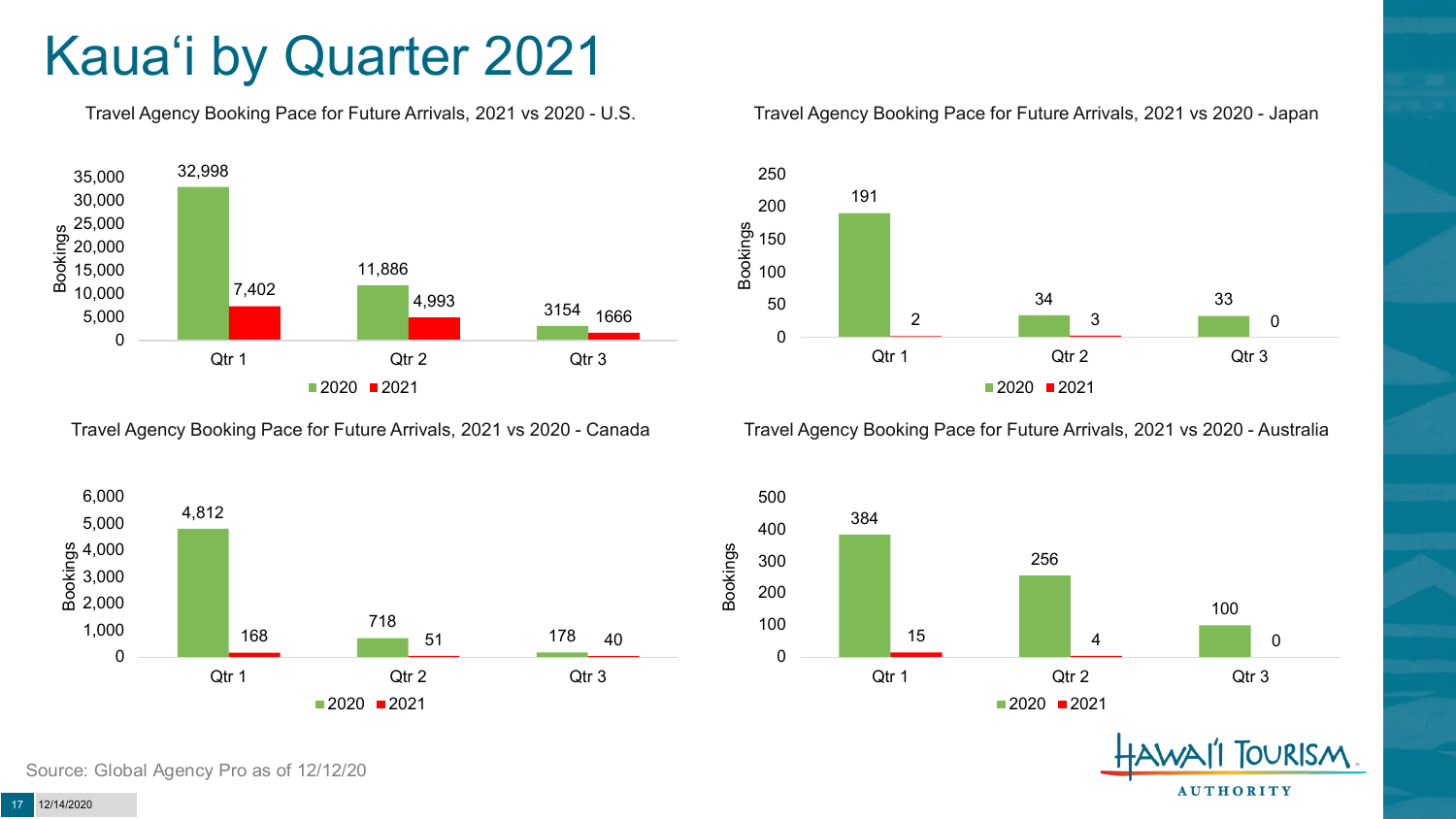## Hawai'i Island by Month 2020

Travel Agency Booking Pace for Future Arrivals, 2020 vs 2019 - U.S.



6,000



4,859 85 0 1,000 2,000 3,000  $\frac{6}{5}$  4,000<br> $\frac{6}{5}$  3,000<br>0 2.000 5,000 December

■2019 2020

Travel Agency Booking Pace for Future Arrivals, 2020 vs 2019 - Canada

Travel Agency Booking Pace for Future Arrivals, 2020 vs 2019 - Australia





**AUTHORITY** 

Source: Global Agency Pro as of 12/12/20